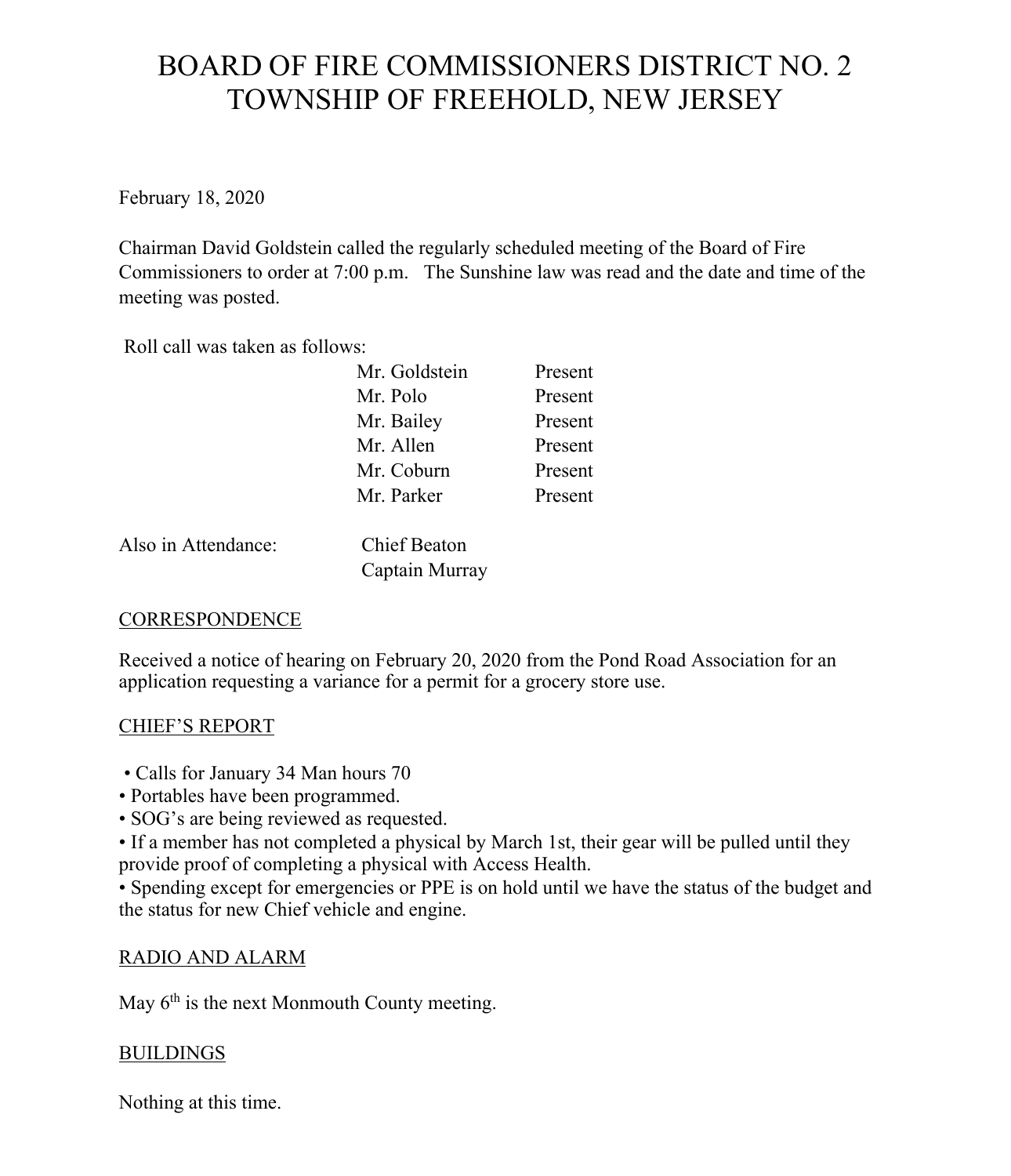## **INSURANCE**

Nothing at this time.

#### **MAINTENANCE**

Nothing at this time.

## OLD BUSINESS

Mike from Mark O Lite to give revised quote.

Mr. Allen and Chief Beaton discussed changes and will make changes.

Apple lock to fix back door lock.

Mr. Allen to meet with Ocean security to add new members.

## NEW BUSINESS

Updated LOSAP points are posted.

## TREASURER

| Check $#$ |                             |              |                                      |
|-----------|-----------------------------|--------------|--------------------------------------|
| 11194     | Carmel Calamita             | S            | 125.00                               |
| 11195     | Angelo Calamita             | S            | 125.00                               |
| 11196     | Maria Chuisano              | \$           | 125.00                               |
| 11197     | Joseph Cuisano              | S            | 125.00                               |
| 11198     | <b>Batteries Plus Bulbs</b> | S            | 469.10 1/22 Chk#11182 was cancelled. |
| 11199     | JCP&L                       | S            | 431.47                               |
| 11200     | Optimum                     | S.           | 579.19                               |
| 11201     | <b>NJNG</b>                 |              | \$1,267.01                           |
| 11202     | Verizon Wireless            | S            | 452.89                               |
| 11203     | <b>Staples Credit</b>       | \$           | 68.99                                |
| 11204     | Buchanan Ingersoll Rooney   | $\mathbb{S}$ | 68.99                                |
| 11205     | Dean Morris Plumbing        | S            | 260.00                               |
| 11206     | American Uniform            | S            | 264.97                               |
| 11207     | Cooper Electric             | S            | 176.65                               |
| 11208     | Samuel Klein Co.            |              | \$1,500.00                           |
| 11209     | <b>Batteries Plus Bulbs</b> | \$           | 27.95                                |